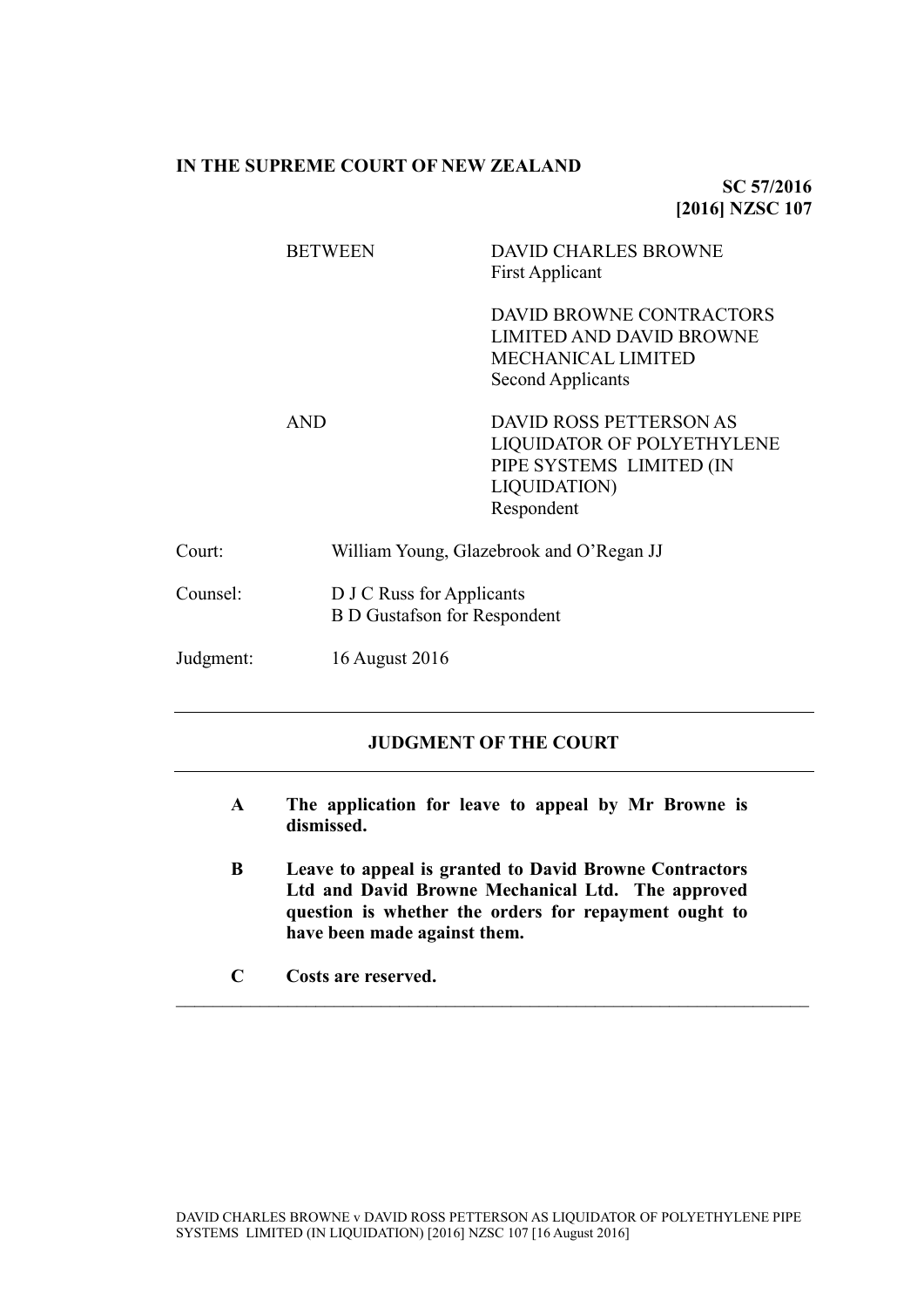#### **REASONS**

### **The case**

<span id="page-1-1"></span>[1] The proposed appeal is against a judgment of the Court of Appeal under which $^{-1}$ 

- (a) a general security agreement entered into between Polyethylene Pipe Systems Ltd (PPSL) and David Browne was set-aside under s 299 of the Companies Act 1993 and Mr Browne was ordered to repay \$201,316 which had been paid to him in the receivership of PPSL; and
- (b) David Browne Contractors Ltd (DBCL) and David Browne Mechanical Ltd (DBML) were ordered to repay \$565,303 and \$347,634 respectively, which had been paid to them pursuant to transactions which had been set-aside by default under s 294 of the Act. $^{2}$

As we are granting the companies leave to appeal, we will primarily address the application by Mr Browne.

[2] The three companies (PPSL, DBCL and DBML) were part of a group of some 20 companies operated by Mr Browne. In July, August and September 2008 PPSL entered into a series of transactions pursuant to which it paid debts it owed to Mr Browne (\$340,600), DBCL (\$565,303) and DBML (\$347,634) and Mr Browne then re-advanced some \$450,000 secured by a general security agreement (the GSA). On the approach of the Court of Appeal, the context for this restructuring was a significant claim advanced by McConnell Dowell Constructors Ltd against PPSL for which the latter company had no insurance. Rejecting the contrary conclusion reached by Associate Judge Matthews, $3$  the Court of Appeal concluded that the transactions were entered into to protect Mr Browne and related interests

<span id="page-1-0"></span> $\,1\,$ <sup>1</sup> *Petterson v Browne* [2016] NZCA 189 [*Petterson* CA] (Winkelmann, Dobson and Gilbert JJ).

At  $[60]$ .

<sup>3</sup> *Petterson v Browne* [2015] NZHC 866 [*Petterson* HC] at [130].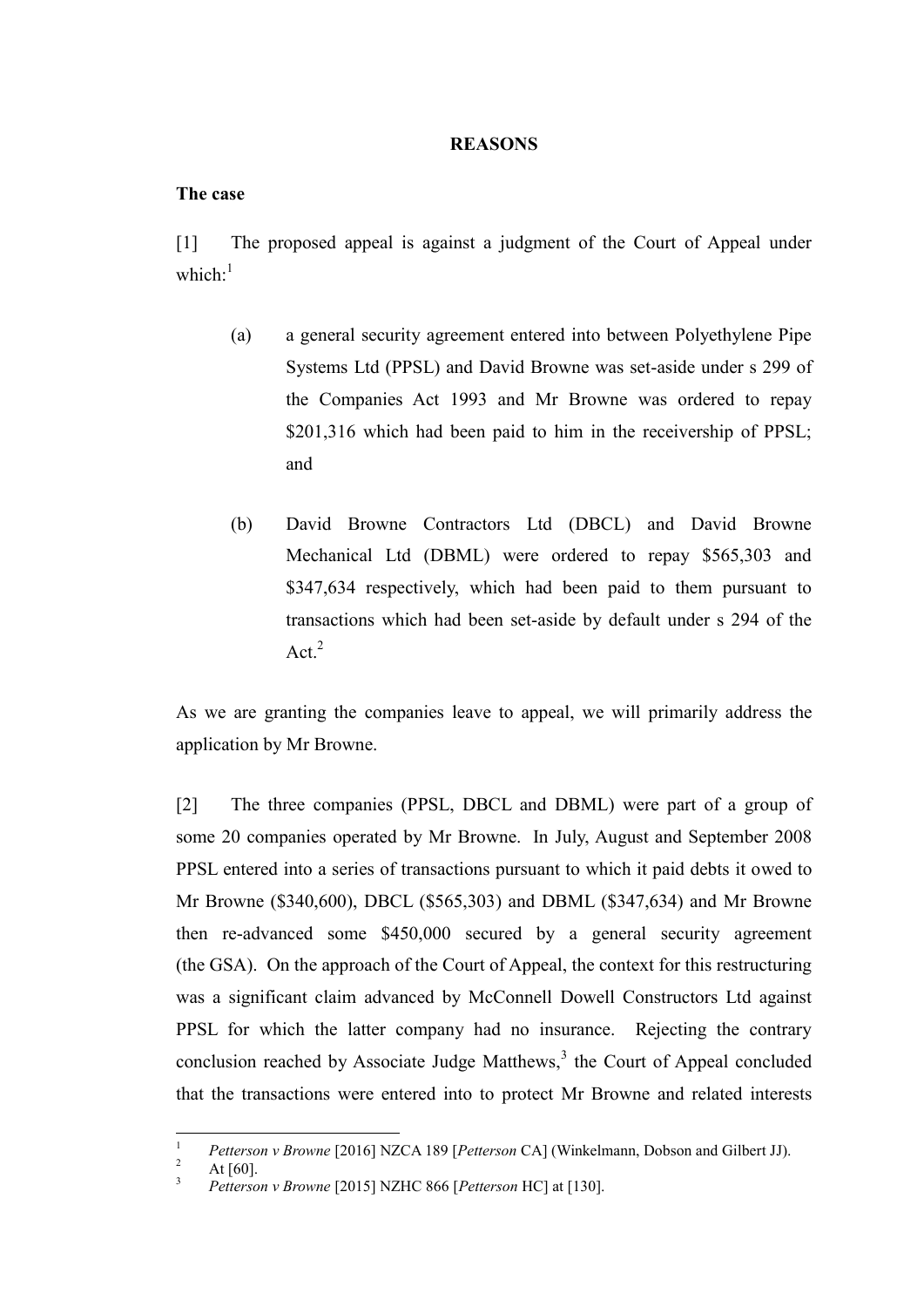from the risks associated with the liquidation of PPSL should it be held liable and there was no insurance cover.<sup>4</sup> McConnell Dowell's claim succeeded, Mr Browne responded by placing PPSL in receivership under the GSA and PPSL was eventually put into liquidation on the application of McConnell Dowell, with Mr Petterson being appointed as liquidator.

[3] The \$201,316 which Mr Browne was ordered to pay represents a payment made to him by the receiver of  $PPSL<sup>5</sup>$ . Mr Browne has four proposed grounds of appeal.

#### **A challenge to the factual findings of the Court of Appeal**

<span id="page-2-0"></span>[4] Mr Browne wishes to challenge the Court of Appeal's factual findings. We, however, see no appearance of error in those findings sufficient to engage the miscarriage of justice ground. There is only one aspect of the proposed arguments on this issue which we think it necessary to address. At the hearing before the Associate Judge the liquidator abandoned his challenge to the payment of \$340,600 made to Mr Browne and also his contention that the GSA was voidable charge under s  $293<sup>6</sup>$  The basis of this, as recorded in the CA judgment, is that the liquidator accepted that PPSL was able to pay its due debts at the time that these transactions occurred (September 2008) and that the transactions were accordingly not "insolvent transactions" within the s 292 definition.<sup>7</sup> In its judgment, however, the Court of Appeal found that at the times material to the various transactions in issue (July–September 2008), PPSL could not satisfy the solvency test in  $s$  4. $8$ 

<span id="page-2-1"></span>[5] The appeals by the companies may require some assessment of the accuracy of the concessions made by counsel for the liquidator.<sup>9</sup> For present purposes we will assume that the concessions were correct and thus that the liability to McConnell Dowell was not a due debt for the purposes of ss 292 and 4. On that basis, there is

 $\overline{4}$  $4$  At [98].

 $^{5}$  At [105]-[108].

<sup>&</sup>lt;sup>6</sup> *Petterson* HC, above n [3,](#page-1-0) at  $[3]-[4]$ .

*Petterson* CA, above n [1,](#page-1-1) at [63].

At [94].

<sup>9</sup> As to which, see for instance: *Bank of Australasia v Hall* (1907) 4 CLR 1514, (1907) 14 ALR 51; *Box Valley Pty Ltd v Kidd* [2006] NSWCA 26; and *New Cap Reinsurance Corporation Ltd (In Liq) v Grant* [2008] NSWSC 1015, (2008) 68 ACSR 176.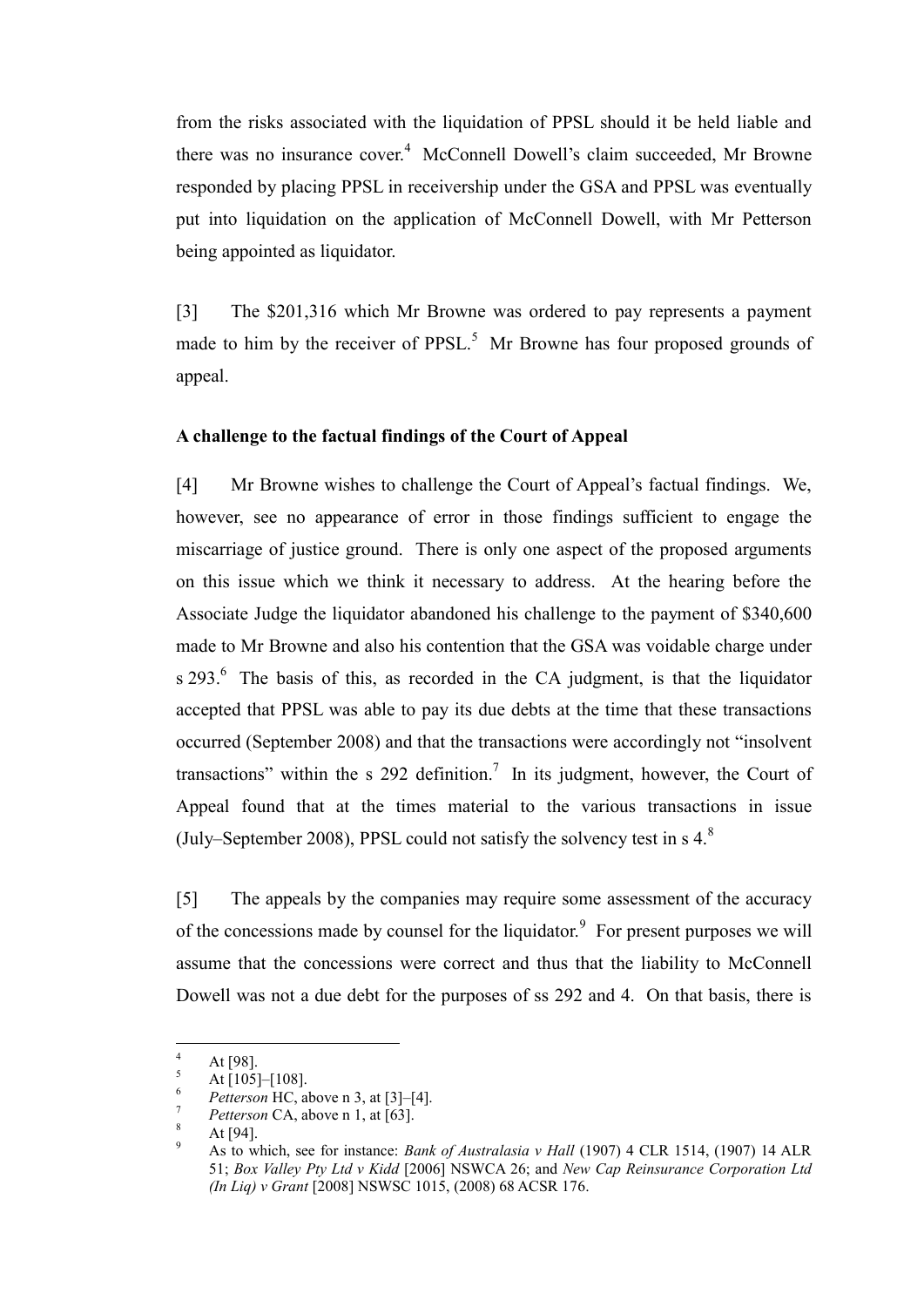no material inconsistency between the concessions and the Court of Appeal judgment. Ability to pay due debts is only one of the two parts of the solvency test in s 4. A company which is able to pay its due debts may nonetheless fail to meet the s 4 solvency test by reason of its liabilities, including contingent liabilities, exceeding the value of its assets and, potentially, vice versa.

# **A contention that where a security has been set-aside under s 299, the Court has no power to require repayment of money previously paid under that security**

[6] Section 299(3) provides that where a security has been set-aside, the Court can make "such other orders as it thinks proper for the purpose of giving effect to an order under this section". Unless the \$201,316 is required to be repaid, the order that the security be set-aside will not have been given effect to.

[7] We see nothing in this argument which would warrant leave to appeal.

# **An argument that there is no power to set-aside a security under which a receiver has been appointed**

[8] It has been suggested that s 299 cannot be invoked in a case in which a security has been realised prior to the commencement of the liquidation.<sup>10</sup> The basis for this suggestion is not obvious. In any event, the liquidator did not seek to recover payments made by the receiver to Mr Browne prior to the commencement of the liquidation. Instead the claim focused on the payment made by the receiver to Mr Browne well after the liquidation commenced.<sup>11</sup>

[9] We do not see the arguments advanced in respect of this point as giving rise to a point of law warranting a grant of leave to appeal.

# **An argument that repayment of \$201,316 should not have been directed because it represented the proceeds of litigation funded by Mr Browne**

[10] The \$201,316 represented the proceeds of litigation conducted by the receiver on behalf of PPSL which was funded by Mr Browne. The argument that this means that repayment ought not be directed involves a very narrow issue of discretion.

 $10$ <sup>10</sup> See *Petterson* CA, above n [1,](#page-1-1) at [106].

The payment was made in May 2013 and the liquidator was appointed on 5 October 2009.